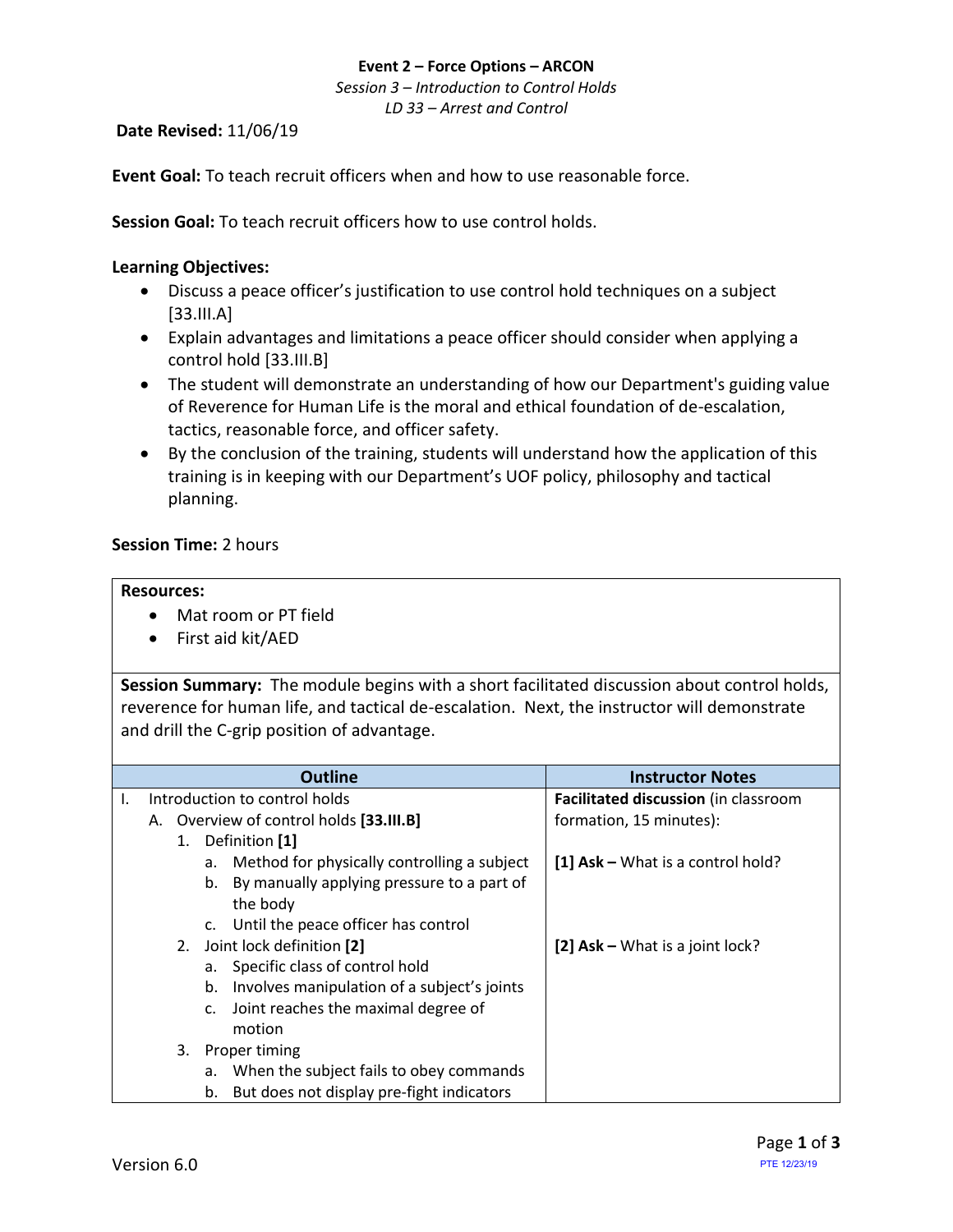# **Event 2 – Force Options – ARCON**

*Session 3 – Introduction to Control Holds*

*LD 33 – Arrest and Control*

<span id="page-1-0"></span>

| Primary objective [3]<br>[3] Ask - What is the primary objective<br>4.<br>a. Gain control of a subject<br>of using a control hold?<br>b. Using objectively reasonable force<br>Benefits <sup>[4]</sup><br>[4] Ask - What are the benefits of using<br>5.<br>a. Effectively control a subject<br>a control hold?<br>b. Guide a subject in a desired direction<br>Control a subject for searching<br>[5] Ask - When do you think it would<br>C.<br>d. Control a subject for handcuffing [5]<br>be most appropriate to use a control<br>e. Prevent escape<br>hold?<br>Considerations when using a control hold [6]<br>6.<br>[6] Ask - What are some<br>considerations for using control holds?<br>[33.III.A]<br>a. A control hold may be used to transition to<br>another technique to gain compliance<br>b. Once compliance is achieved, the control<br>hold should be reevaluated<br>The force must be objectively reasonable<br>c.<br>d. Communication is important for<br>[7] Ask - What should you do when<br>coordinating multiple officers [7]<br>you are working with a partner and you<br>B. Reverence for human life [8]<br>are using a control hold?<br>Guiding principle in any use of force situation<br>1.<br>It is both moral and ethical to place the highest<br>[8] Ask - How can using control holds<br>2.<br>value on human life<br>demonstrate a reverence for human<br>Not policy, but a philosophy for how to<br>life?<br>3.<br>approach police work<br>Give some examples of when it<br>٠<br>Consistent with the department's mission,<br>would be reasonable to use a<br>4.<br>vision, and values<br>control hold.<br>Helps build public trust<br>5.<br>Give an example of when it would<br>$\bullet$<br>Using tactical de-escalation techniques and<br>6.<br>not be reasonable to use a control<br>reasonable force demonstrates this principle<br>hold.<br>Tactical de-escalation policy [9]<br>C.<br>1. Officers shall attempt to control an incident<br>[9] Ask - What is the department<br>By using time, distance, communications, and<br>policy on attempting to de-escalate<br>2.<br>available resources<br>prior to using force?<br>To de-escalate the situation<br>3.<br>Whenever it is safe and reasonable to do so<br>4.<br>D. C-grip position of advantage [10] | LD 33 – Arrest and Control |                                |  |  |  |  |  |  |
|---------------------------------------------------------------------------------------------------------------------------------------------------------------------------------------------------------------------------------------------------------------------------------------------------------------------------------------------------------------------------------------------------------------------------------------------------------------------------------------------------------------------------------------------------------------------------------------------------------------------------------------------------------------------------------------------------------------------------------------------------------------------------------------------------------------------------------------------------------------------------------------------------------------------------------------------------------------------------------------------------------------------------------------------------------------------------------------------------------------------------------------------------------------------------------------------------------------------------------------------------------------------------------------------------------------------------------------------------------------------------------------------------------------------------------------------------------------------------------------------------------------------------------------------------------------------------------------------------------------------------------------------------------------------------------------------------------------------------------------------------------------------------------------------------------------------------------------------------------------------------------------------------------------------------------------------------------------------------------------------------------------------------------------------------------------------------------------------------------------------------------------------------------------------------------------------------------------------------------------------------------------------------------------------------|----------------------------|--------------------------------|--|--|--|--|--|--|
|                                                                                                                                                                                                                                                                                                                                                                                                                                                                                                                                                                                                                                                                                                                                                                                                                                                                                                                                                                                                                                                                                                                                                                                                                                                                                                                                                                                                                                                                                                                                                                                                                                                                                                                                                                                                                                                                                                                                                                                                                                                                                                                                                                                                                                                                                                   |                            |                                |  |  |  |  |  |  |
| ➤                                                                                                                                                                                                                                                                                                                                                                                                                                                                                                                                                                                                                                                                                                                                                                                                                                                                                                                                                                                                                                                                                                                                                                                                                                                                                                                                                                                                                                                                                                                                                                                                                                                                                                                                                                                                                                                                                                                                                                                                                                                                                                                                                                                                                                                                                                 | 1. Key points              | Go to the mat room or PT field |  |  |  |  |  |  |